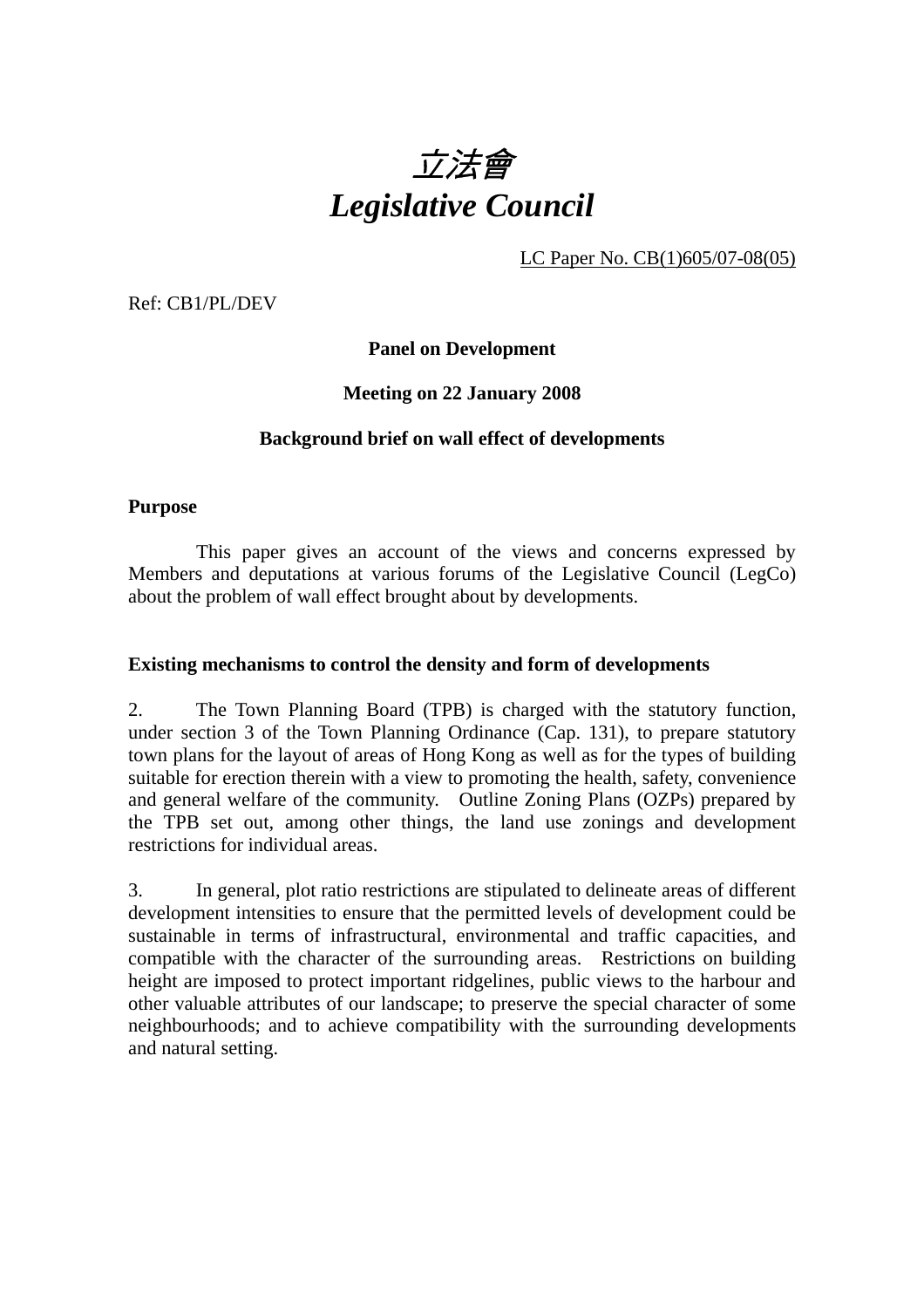4. In a paper provided to the Panel in May 2007, the Administration advised that there were a total of 108 OZPs in force at that time, of which 49 had incorporated development restrictions on plot ratio/gross floor area and building height in all appropriate land use zones. The vast majority of the remaining OZPs also had such restrictions in some of the land use zones. In recent years, community awareness and aspirations for a better living environment had intensified. To address and respond to the community calls for lower development intensity, less congested building layouts and more open space, TPB had been taking a more comprehensive approach in progressively updating OZPs with appropriate development restrictions.

5. As advised by the Administration in a paper issued in March 2007, the development restrictions under OZPs are enforced through the Buildings Ordinance and land sale/lease conditions. In the absence of specific development restrictions under some OZPs and in cases where specific planning approval from TPB is not required, the control of development intensities and building heights could be exercised through specific provisions contained in the land sale/lease conditions and will in any event be subject to the First Schedule to the Buildings (Planning) Regulations of the Buildings Ordinance, which specifies the maximum plot ratios and site coverage permitted for domestic and non-domestic buildings in relation to building heights, whichever is the lesser. This aims to control the bulk and space around buildings and streets.

6. For proposed developments in environmentally sensitive areas or comprehensive development areas, TPB may require the project proponents to submit relevant environmental and visual impact assessment to ensure the scale of developments would not result in adverse environmental and visual impact.

7. In 2003, after public consultation, the Administration introduced the Urban Design Guidelines, as a new chapter of the Hong Kong Planning Standards and Guidelines (HKPSG), setting out the major urban design considerations and the broad framework for urban design assessment. The considerations include general massing and disposition of buildings, stepped height profile for the protection of the ridgelines and the harbour view, provision of breezeways, view corridors, setback of buildings at street level, etc. The implementation arrangements for the Urban Design Guidelines as set out in Chapter 11 of HKPSG are in **Appendix I**.

8. In 2005, the Planning Department completed the Feasibility Study for the Establishment of Air Ventilation Assessment System (the AVA Study). A set of design guidelines for the improvement of air ventilation was formulated on the basis of the findings. The guidelines include the creation of major air paths and open space, appropriate street layout, reference for building design and disposition and the adoption of a varying building height profile and distribution to avoid wind blockage. The guidelines were incorporated into the Chapter "Urban Design Guidelines" of HKPSG in August 2006.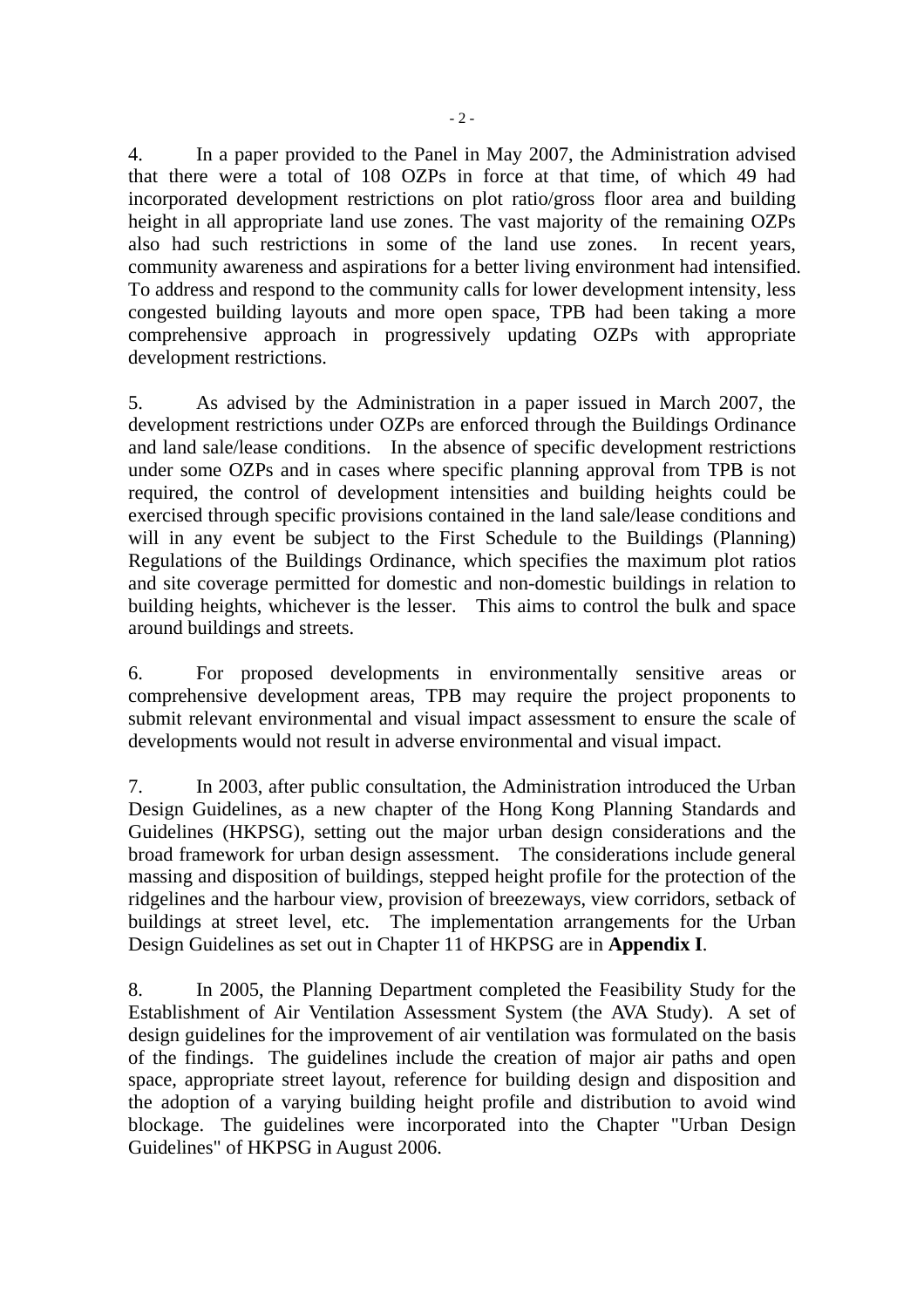9. The AVA Study has also proposed a performance-based assessment system to compare the air ventilation impacts of various design options. In July 2006, the Government issued a joint technical circular to provide clear guidelines on matters concerning AVA. Proponent departments/bureaux or authorities responsible for major government projects are required to undertake AVA and ensure that air ventilation impact is given due consideration in the planning and design of major development and redevelopment proposals. The technical circular serves as an internal guideline for including AVA in major government projects. The Government will also conduct AVA for government sale sites to assess the impact of development on pedestrian wind environment.

## **Discussions at Panel meetings**

 $\overline{a}$ 

10. The Panel on Planning, Lands and Works (now renamed as "Panel on Development") discussed with the Administration and 18 concerned organizations and individuals the subject at the meeting held on 27 February 2007. It was pointed out by deputations that a high plot ratio coupled with a large plot size would easily create the wall effect. The provision of bonus and exempted gross floor areas in the building approval process had resulted in the increase in building bulk. Property development projects of the former two railway corporations which were usually undertaken on large and elongated sites were most likely to become screen-like buildings. Most deputations held the view that there was an urgent need for the Administration to devise a package of measures to prevent the emergence of further new developments creating the "wall effect". There were suggestions for a rational and scientific review of Hong Kong's long-term planning strategies and that the Government should improve the planning and building approval mechanisms to ensure that relevant planning intentions could be effectively implemented.

11. Some members urged the Administration to obligate all statutory bodies including the Urban Renewal Authority and the two railway corporations to comply with the air ventilation guidelines laid down in the Hong Kong Planning Standards and Guidelines when planning new developments, and in the longer term to make it a statutory requirement to conduct air ventilation assessment for all development projects. They pointed out that it was unrealistic to expect private developers not to develop a site to its maximum allowable potential in order to avoid the "wall  $effect$ ".<sup>1</sup> It was therefore incumbent upon the Government to address the problem on various possible fronts, including the exercise of powers under the existing

<sup>1</sup> In its submission to the Panel, the Real Estate Developers Association of Hong Kong stated that developers were obligated under fiduciary responsibilities to develop a site to its maximum allowable potential and failing to do so might lead to litigation. The only sensible and practical way to tackle the "wall effect" issue was to address it early at the planning stage. Before sites were released to the market, a lower development density and a lighter building bulk could be specified.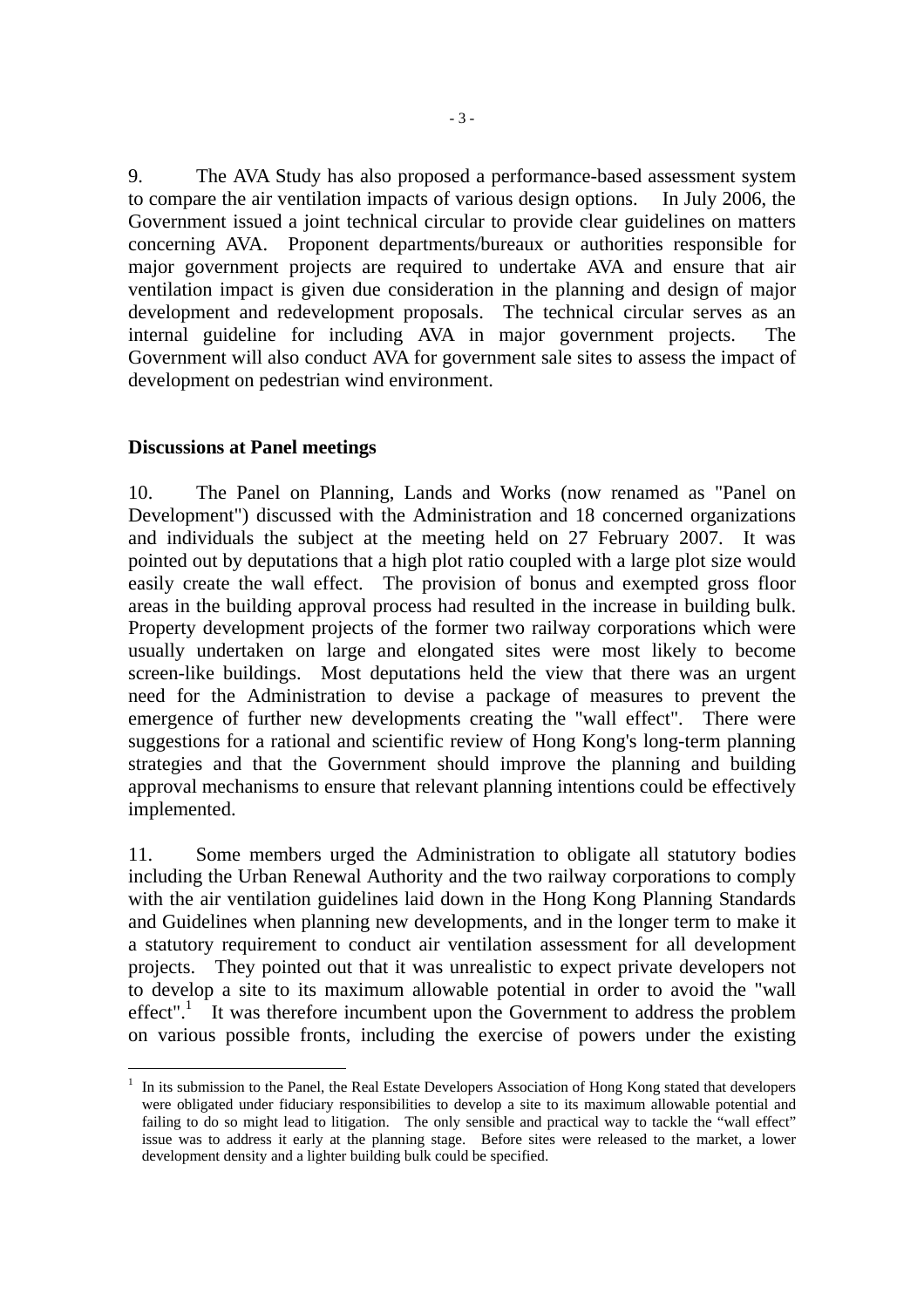legislation to implement planning controls, to plug any loopholes in the existing legislation to prevent abuse by developers, and to review the permitted maximum plot ratios, building heights and layout of buildings etc. of planned developments.

12. On the other hand, some members pointed out that given the peculiar characteristics of Hong Kong, there might not be an easy panacea for the problem. They also cautioned that the Government should not use arbitrary measures to reduce the development intensities of approved developments. Otherwise, Hong Kong's standing as an international city would be undermined.

13. Subsequent to the Panel meeting, the Administration has provided a paper setting out its response to various specific points raised by members at the meeting. The paper (LC Paper No. CB(1)1406/06-07(01)) is reproduced at **Appendix II**.

14. In responding to a member's question at the Panel meeting on 15 October 2007, the Secretary for Development (SDEV) informed the Panel that TPB was conducting a comprehensive review of the existing OZPs with a view to responding to calls from the community for lower development intensity. Out of the 108 OZPs, about half did not have development restrictions, such as plot ratio, building height limit and maximum gross floor area. Although there was no timetable for completing the review of the OZPs due to the voluminous work, priority would be given to those OZPs covering areas under high development/redevelopment pressures and waterfront areas along Victoria Harbour.

15. SDEV also advised that although the property development projects at Nam Cheong and Yuen Long Stations had already been approved by TPB, the projects would be reviewed in response to concerns of the community, in particular the local residents and the relevant District Councils. The Administration would discuss with the railway corporation to formulate alternative schemes for the project. The public and relevant stakeholders would be consulted and those schemes would be vetted through the statutory planning process. Losses, if any, arising from reduction in the development intensity would not have financial implication for the railway corporation because it was only the agent of the Government in the development of the property site. However, public funds and the supply of private housing would be affected.

#### **Discussion at Council meetings**

16. An oral question on "Improvement of air ventilation" was raised by Hon TAM Yiu-chung on 20 December 2006, questioning, among others, whether the Government plans to apply the guidelines on air ventilation to assess all the proposed property development projects above railway stations, and whether it plans to enact legislation to enforce those guidelines. The wording of the question and the Government's reply are in **Appendix III**.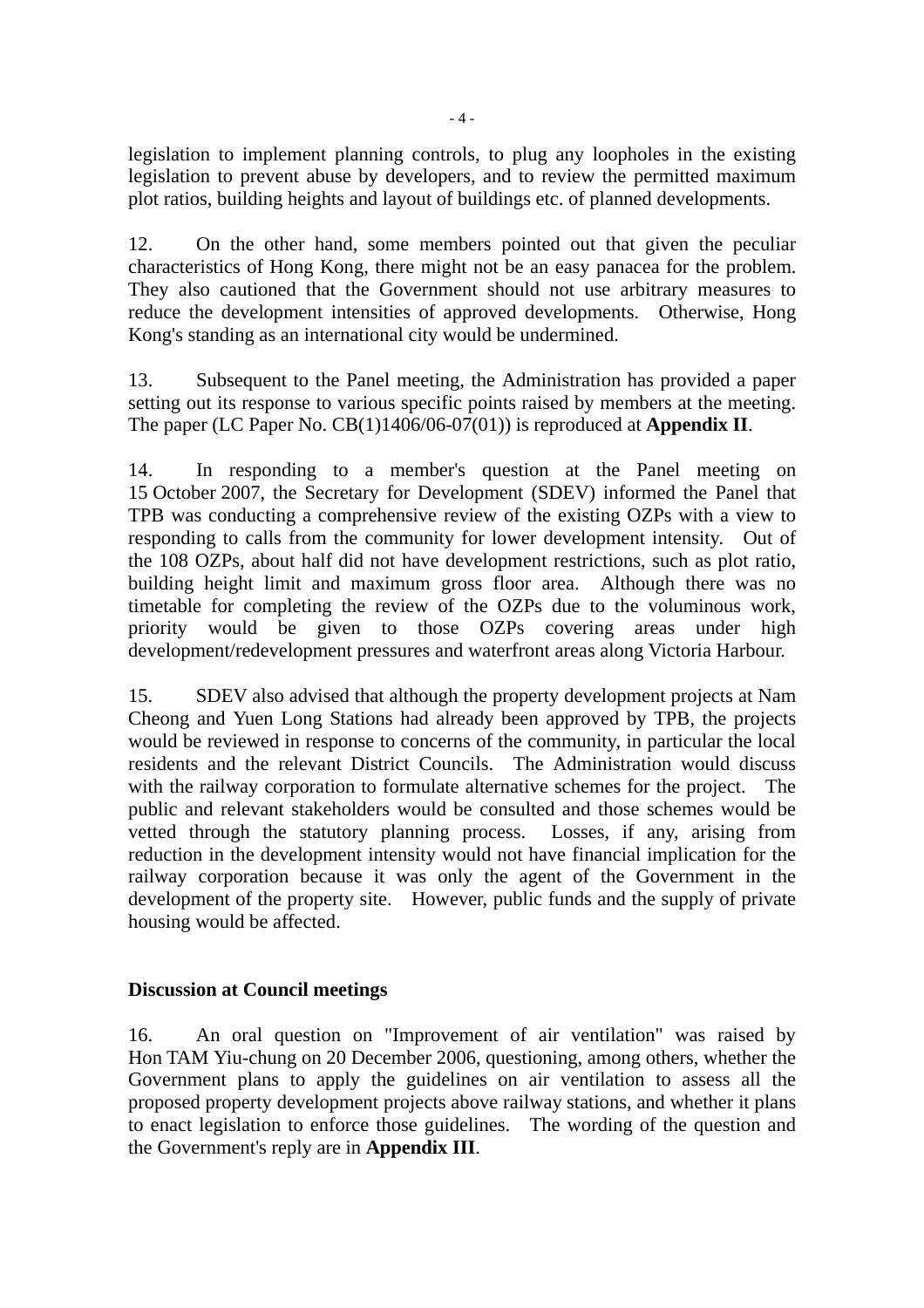17. A written question on "Screen-like buildings" was raised by Hon Alan LEONG on 28 February 2007, questioning, among others, whether the Government has conducted studies over the past three years on the adverse impact caused by the layout of buildings on the air ventilation and environmental hygiene of the neighbouring areas, and whether it would adopt specific measures for districts with a high density of screen-like buildings to prevent the wall effect from worsening. The wording of the question and the Government's reply are in **Appendix IV**.

18. Another written question on "Wall effect caused by buildings" was raised by Hon James TO on 13 June 2007, asking, among others, whether the Government would consider ensuring developers' compliance with non-statutory guidelines on air ventilation by introducing legislation or developing interim mandatory air ventilation assessment criteria, and whether it would exercise its influence on the boards of directors of the two railway companies in order to ensure that such guidelines would not be disobeyed by the railway companies for commercial reasons The wording of the question and the Government's reply are in **Appendix V**.

19. A motion on "Improving the planning for Hong Kong and reducing screen-like buildings" was moved by Hon WONG Kwok-hing at the Council meeting on 9 May 2007. The motion was negatived. The terms of the motion passed are in **Appendix VI**.

20. A list of relevant papers is in **Appendix VII**.

Council Business Division 1 Legislative Council Secretariat 16 January 2008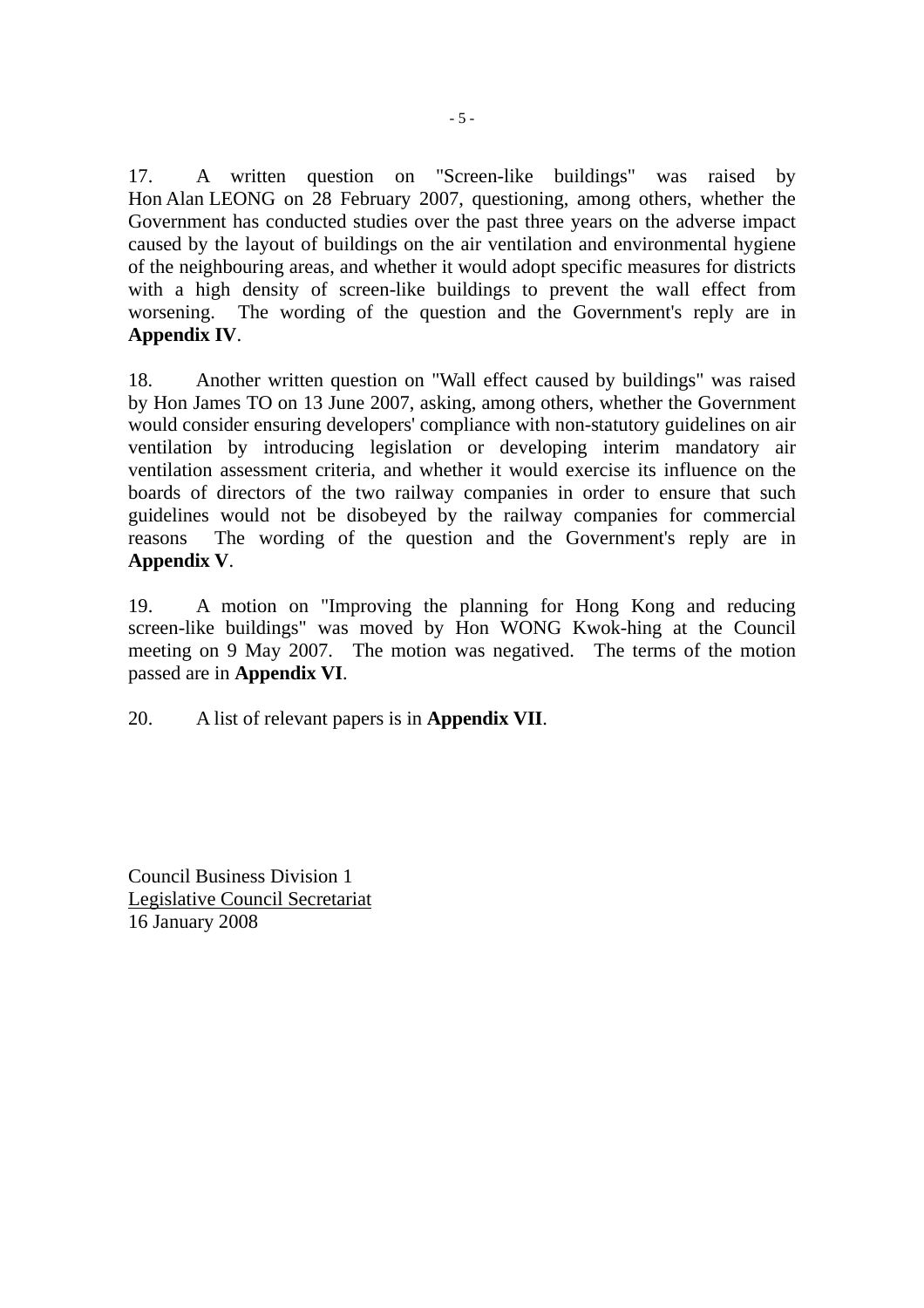## **Implementation arrangements for the Urban Design Guidelines set out in Chapter 11 of the Hong Kong Planning Standards and Guidelines**

#### **8. Implementation**

- 8.1 Urban design guidelines can be incorporated through the existing statutory and administrative mechanisms.
- 8.2 The statutory means include: (1) regulation of building heights, site coverage, plot ratios, etc through stipulation in Notes of Outline Zoning Plans prepared under the Town Planning Ordinance; (2) control building layouts through submission of master layout plans in areas zoned "Comprehensive Development Area" on Outline Zoning Plans; (3) control on individual building designs under the Buildings Ordinance; and (4) control on heritage features under Antiquities and Monuments Ordinance.
- 8.3 The administrative mechanisms include (1) incorporation and consideration of urban design elements in the preparation of the lease conditions for development sites, e.g. the "Design, Disposition and Height" clause. Lease conditions could include restrictions on design and disposition of buildings, building heights, types of dwelling, landscaping works and requirements for master layout plans etc.; and (2) undertake urban design studies at district or local levels for new large scale development or redevelopment to set out more detailed guidance.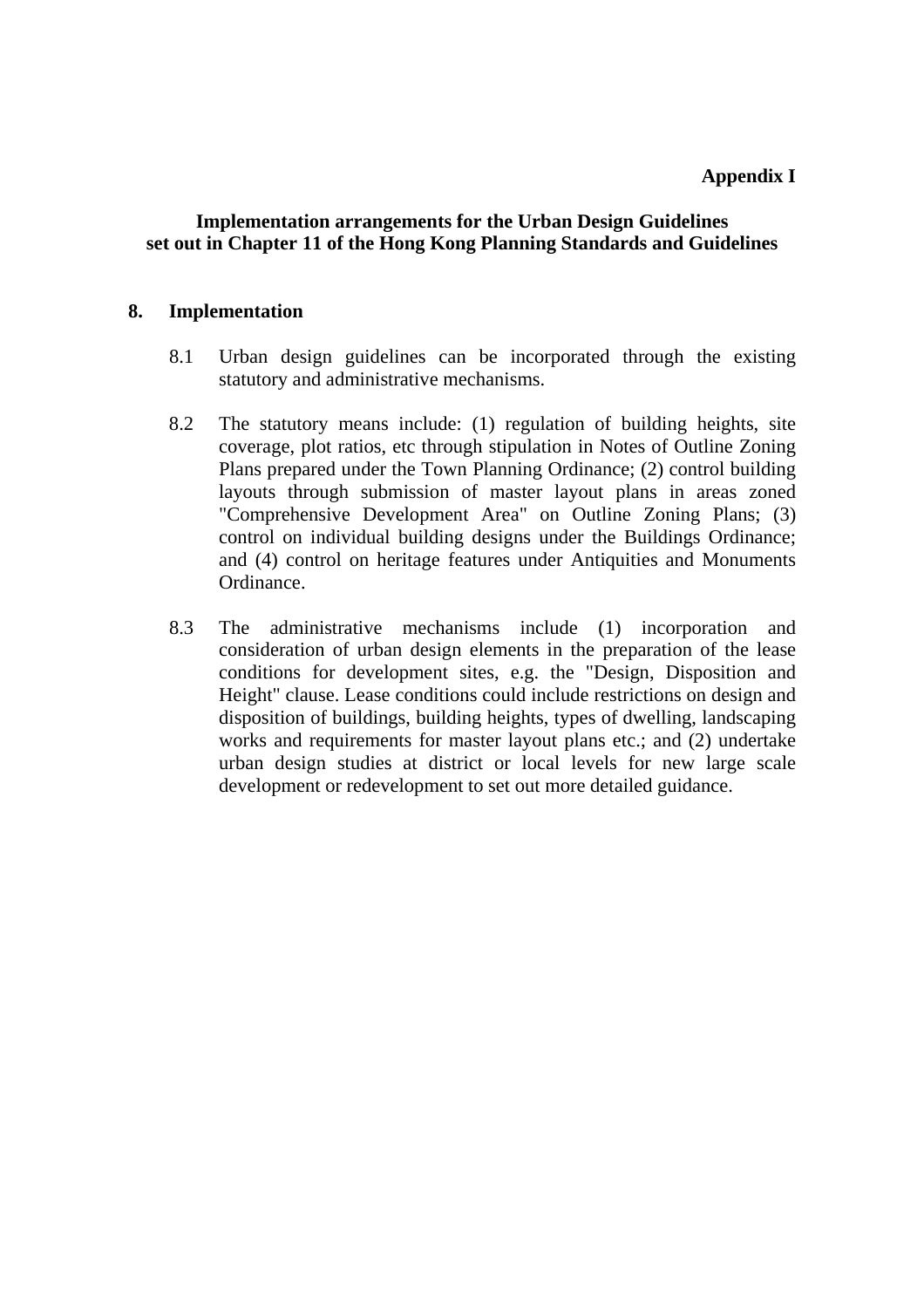#### **Appendix II**

## **Developments Creating the Wall Effect**

## **Questions raised by Members of the Legislative Council's Panel on Planning, Lands & Works at its meeting on 27 February 2007**

## **The Administration's response to the specific points raised in (a) – (i) of the letter from Clerk to Panel dated 1 March 2007**

#### (a) Addressing wall effect in railway development projects

 All railway development schemes are required to meet the statutory requirements applicable to private developments including the development restrictions imposed by the relevant Outline Zoning Plans (OZPs) or planning approvals given by the Town Planning Board (TPB). In addition, all railway developments are required to comply with the lease conditions and provisions of the Buildings Ordinance.

For those railway developments for which tenders have been awarded to developers, they should be allowed to proceed in accordance with the contractual provisions entered with the developers. For those developments where tenders have not been awarded, the railway companies take into account the government guidelines on air ventilation in the planning and design of the projects. We note that the railway companies also get in touch with the District Councils and listen to their views on individual development projects.

#### (b) Government measures to deal with wall effect

The Government shares the community's aspiration for a better living environment and strives to balance it against the fact that Hong Kong is a compact city and we need to put our scarce land resources to optimal use to meet development needs of Hong Kong.

The TPB has taken the initiative of reviewing, and amending, OZPs to provide clear parameters to guide individual developments. The development restrictions under OZPs are enforced through the Buildings Ordinance and land sale/lease conditions.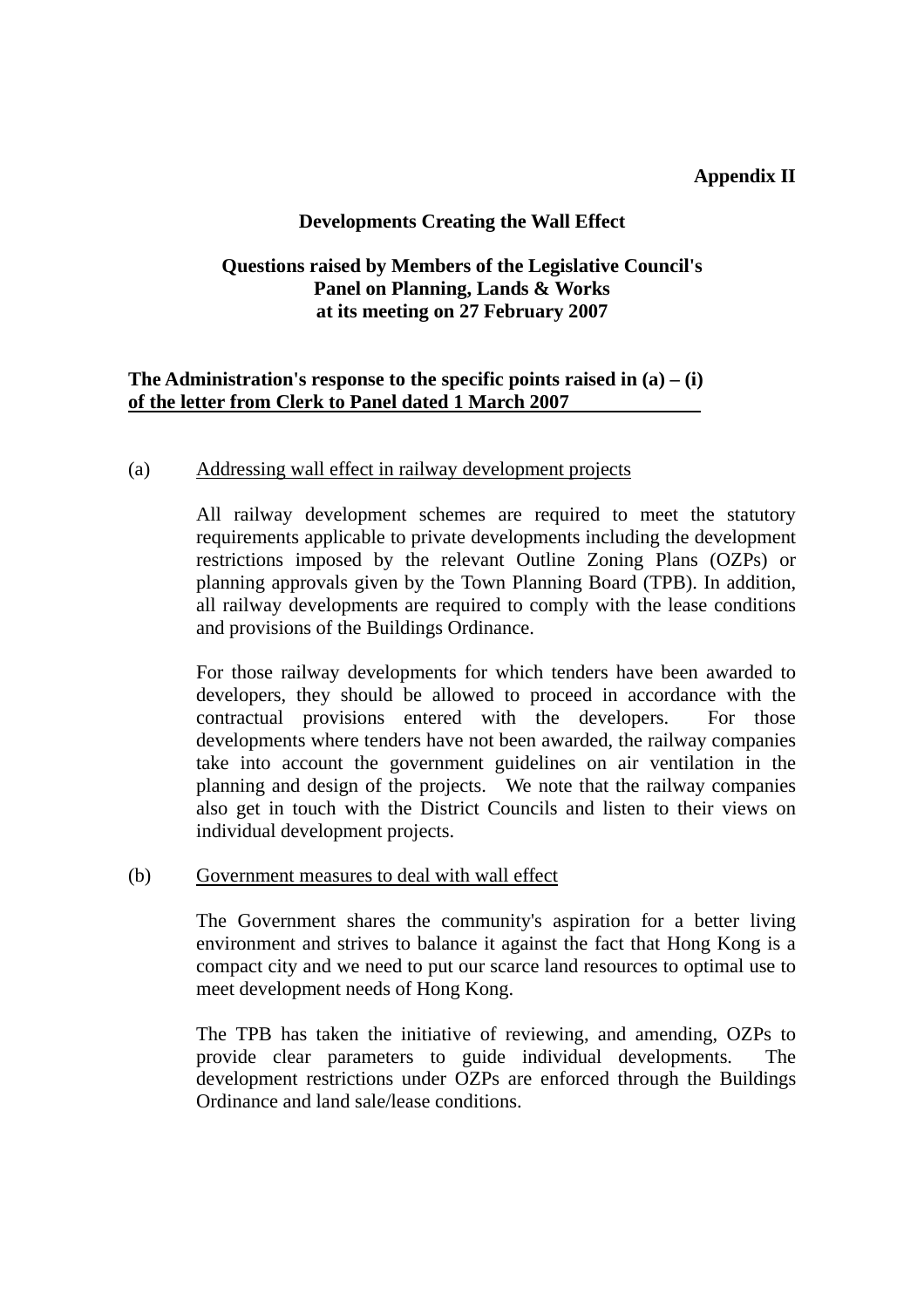In the absence of specific development restrictions under some OZPs and in cases where specific planning approval from TPB is not required, the control of development intensities and building heights could be exercised through specific provisions contained in the land sale/lease conditions and will in any event be subject to the First Schedule to the Buildings (Planning) Regulations of the Buildings Ordinance which specifies the maximum plot ratios and site coverage permitted for domestic and non-domestic buildings in relation to building heights, whichever is the lesser. This aims to control the bulk and space around buildings and streets.

To improve clarity and consistency in effecting development restrictions on individual developments, we have reviewed, and strengthened, the present arrangement applicable to the determination of site development intensities and building heights for incorporation into the land sale/lease conditions. As reported by the media, we have recently reduced the plot ratios and building heights of some land sale sites.

For proposed developments in environmentally sensitive areas or comprehensive development areas, the TPB may require the project proponents to submit relevant environmental and visual impact assessment to ensure the scale of developments would not result in adverse environmental and visual impact.

#### (c) Mitigating wall effect of existing developments

To mitigate the wall effect of existing developments, we would continue to improve the pedestrian environment through extensive greening under the Greening Master Plan. Greening can help improve microclimate, enhance pedestrian comfort by providing solar shading, cooling and pollutant filtering, and soften large structures to improve the streetscape at pedestrian level.

 As and where opportunities arise, we would ameliorate the wall effect of the existing developments through introducing streetscape improvements or building setbacks in the neighbourhood. We would also apply design improvement measures in the redevelopment of existing sites or development sites within Government's control in the area with particular regard to air ventilation and visual impacts.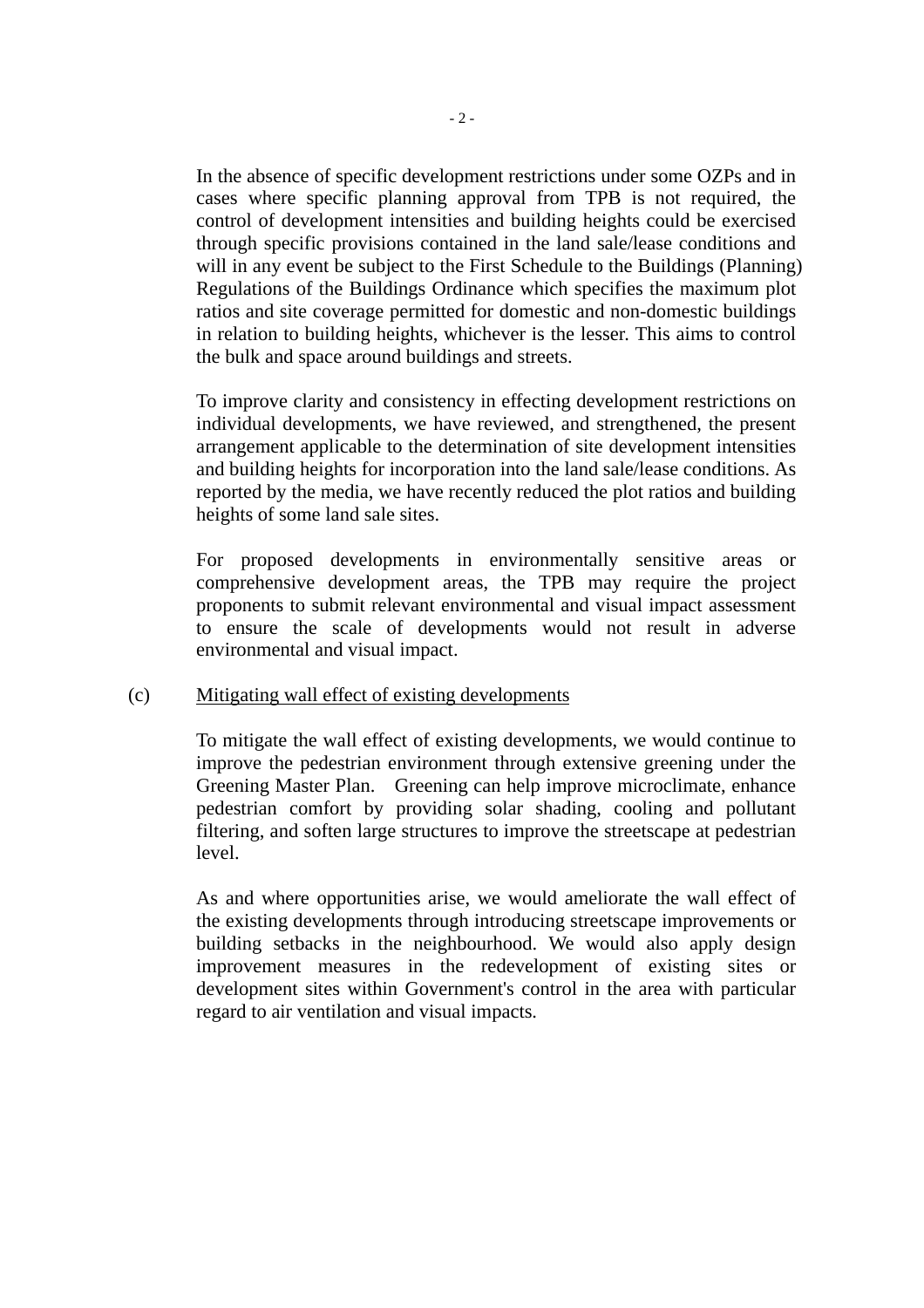#### (d) Developments approved but not yet commenced

As a general principle, if and when an approved development complies with all the statutory requirements and lease conditions, it could proceed lawfully.

#### (e)&(h) Air Ventilation Guidelines and Air Ventilation Assessment

 Under the 'Feasibility Study for Establishment of Air Ventilation Assessment System' (the AVA Study) completed in 2005, qualitative guidelines have been recommended on how building mass, height, disposition and permeability can improve air ventilation in the pedestrian wind environment. The guidelines are qualitative in nature and not quantitative. In applying the guidelines, due consideration has to be given to the uniqueness of each individual site.

 The guidelines have been incorporated into the Hong Kong Planning Standards and Guidelines. Air ventilation is formally recognised as one of the considerations in the planning of major development and redevelopment proposals. Proponent departments/bureaux or authorities responsible for government projects are required to undertake Air Ventilation Assessment (AVA). We will continue to encourage quasi-government organizations and the private sector to include AVA in planning and design of their projects on a voluntary basis.

 We will also conduct AVA for government sale sites to assess the impact of development on pedestrian wind environment, as such AVA will indirectly help improve the design and spatial layout at pedestrian level.

#### (f) Prevention of wall effect by relevant authority or quasi-government organizations

The Urban Renewal Authority (URA) has strictly mandated that all of its projects must conform with prevailing environmental stipulations. For this reason, the URA has decided that for its projects still under planning, reference will be made to the guidelines on AVA in order to meet the community's environmental aspirations. As a matter of fact, the URA has carried out AVA for both the Peel Street/Graham Street and Lee Tung Street projects.

As to the measures taken by the railway companies in addressing wall effect in railway development projects, please refer to (a) above.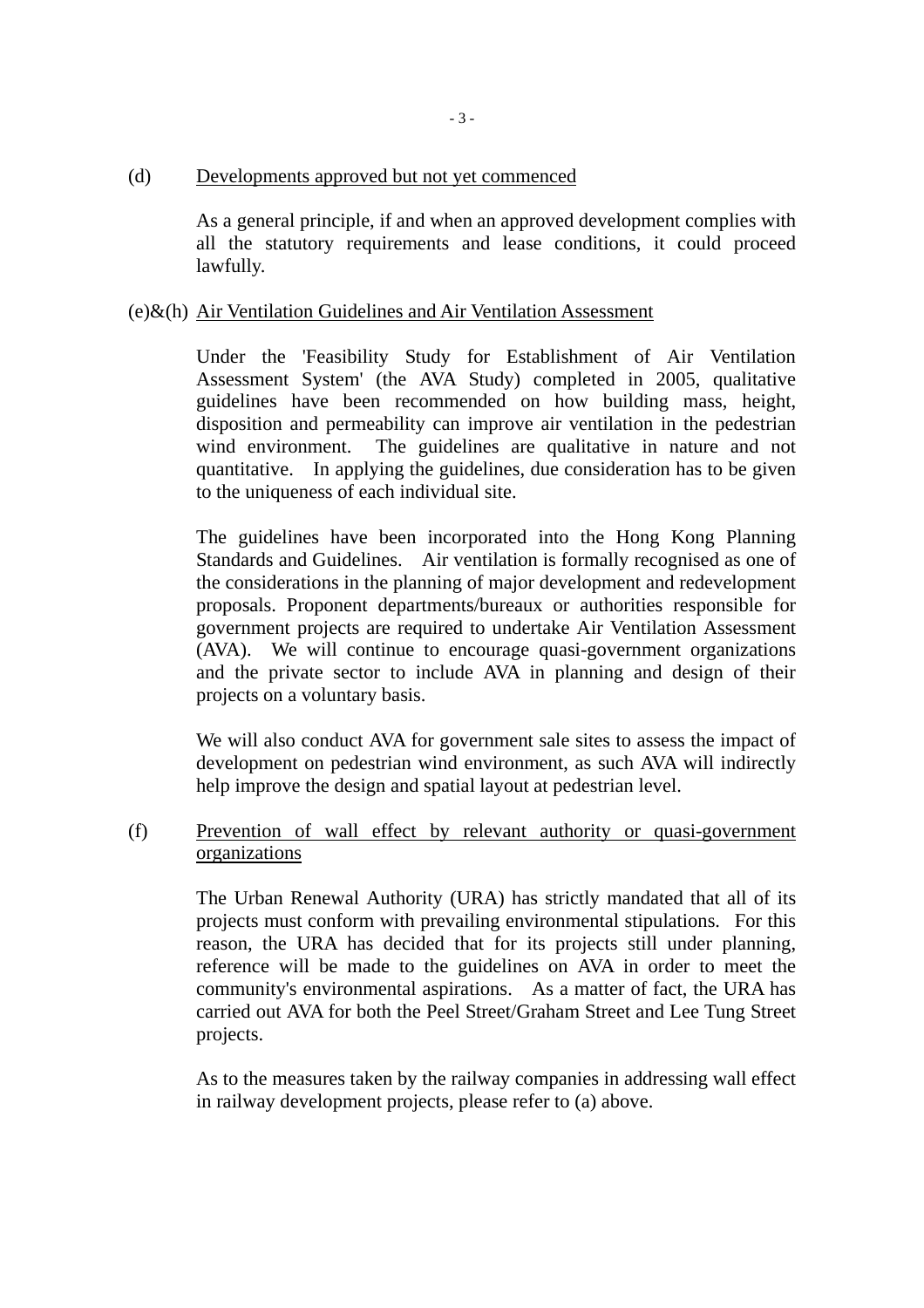#### (g) Planning Department's effort against wall effect

 Over the years, the Planning Department has put forward various planning measures to promote sustainable planning and building designs for better living environment. These include drawing up and promulgating standards and guidelines on urban design, air ventilation, open space, greening, etc, to guide both public and private developments.

Under the statutory plan making process, appropriate development restrictions have been and would continue to be imposed to control building bulk and height. In processing development proposals requiring planning permission, the Planning Department would, in consultation with other concerned government departments, continue to assess development proposals having regard to all relevant considerations including environmental and visual impacts. The TPB may impose approval conditions to mitigate the adverse visual and environmental effect, where appropriate.

#### (i) Technical Guides for Air Ventilation Assessment

 The Planning Department has commissioned a study on the 'Urban Climatic Map and Standards for Wind Environment' (UCM Study) to identify climatically sensitive areas with a view to establishing air ventilation standards appropriate for the local climatic conditions for future assessment purpose. The feasibility of establishing more quantitative criteria/ standards in wind environment will be covered in the UCM Study.

#### **Conclusion**

As an on-going initiative and effort of planning with the community, we will continue to work with all stakeholders, professional bodies and the community at large through an open, transparent and consultative engagement process to further promote sustainable developments and foster a quality environment.

\* \* \* \*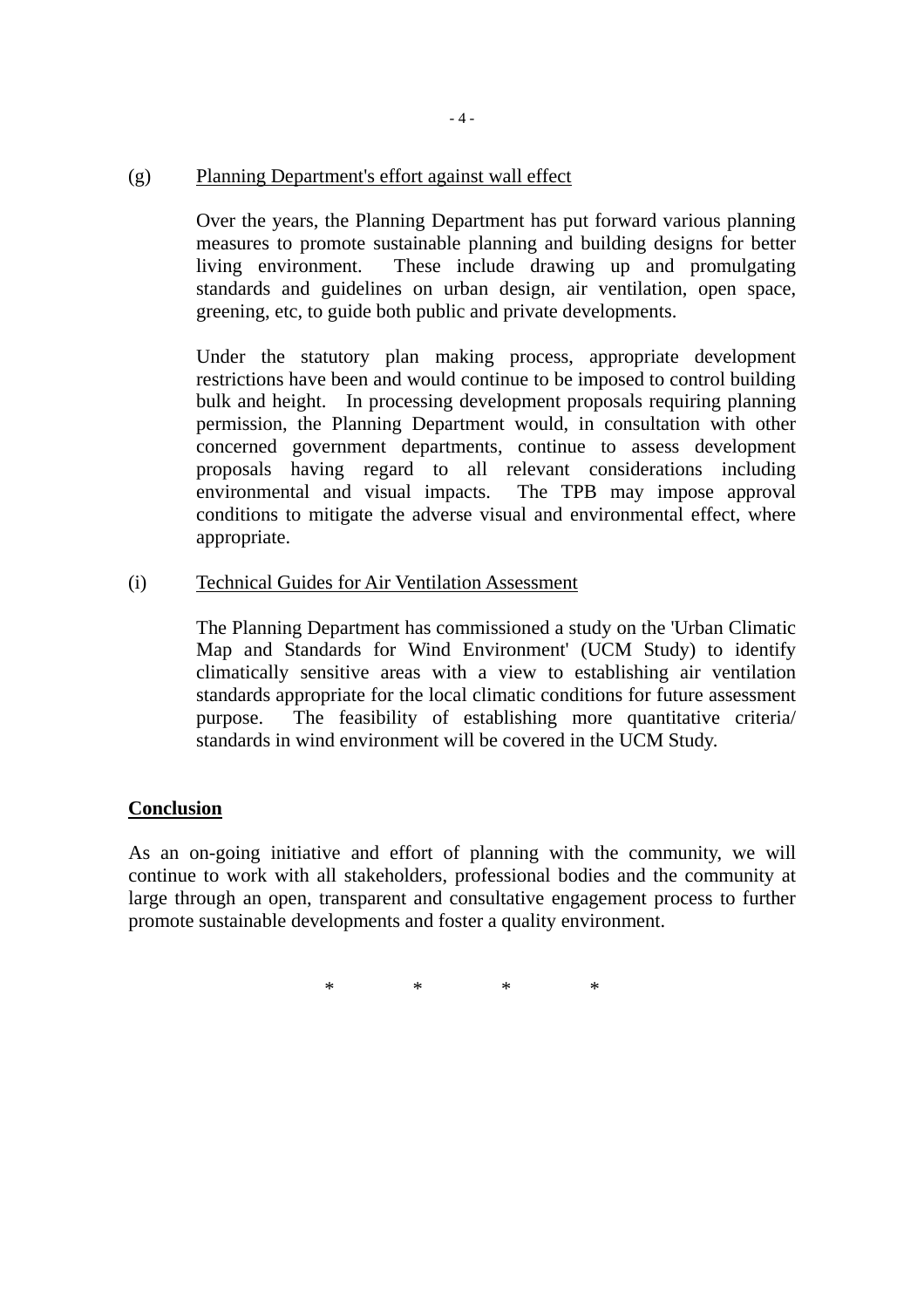## **Appendix III**

## **Oral question on "Improvement of air ventilation" raised at the meeting of the Legislative Council on 20 December 2006 and the Government's reply**

(This question was raised by Hon TAM Yiu-chung)

Question:

As there is great public concern about whether the disposition of newly constructed buildings will create the wall effect, which is not conducive to air ventilation in the districts, will the Government inform this Council, in order to improve air ventilation:

- (a) whether it plans to set building height limits for waterfront sites on the Application List; if so, of the relevant details; if not, the reasons for that;
- (b) whether it plans to apply the new Qualitative Guidelines on Air Ventilation, which are contained in the Urban Design Guidelines issued by the Planning Department, to assess all the proposed property development projects above railway stations, and request the developers concerned to amend their building designs according to such Guidelines; if so, of the relevant details; if not, the reasons for that; and
- (c) whether it plans to enact legislation to enforce the Qualitative Guidelines on Air Ventilation; if so, of the relevant details; if not, the reasons for that?

Reply:

Madam President,

The Government shares and supports the community's aspiration to quality living environment. Apart from building structure and safety, regard is also given to the design and disposition of buildings, including the impact on air ventilation.

We have conducted a "Feasibility Study for the Establishment of Air Ventilation Assessment System" and also prepared the "Qualitative Guidelines on Air Ventilation" and a framework for carrying out air ventilation assessment. The Qualitative Guidelines on Air Ventilation have also been incorporated into the Hong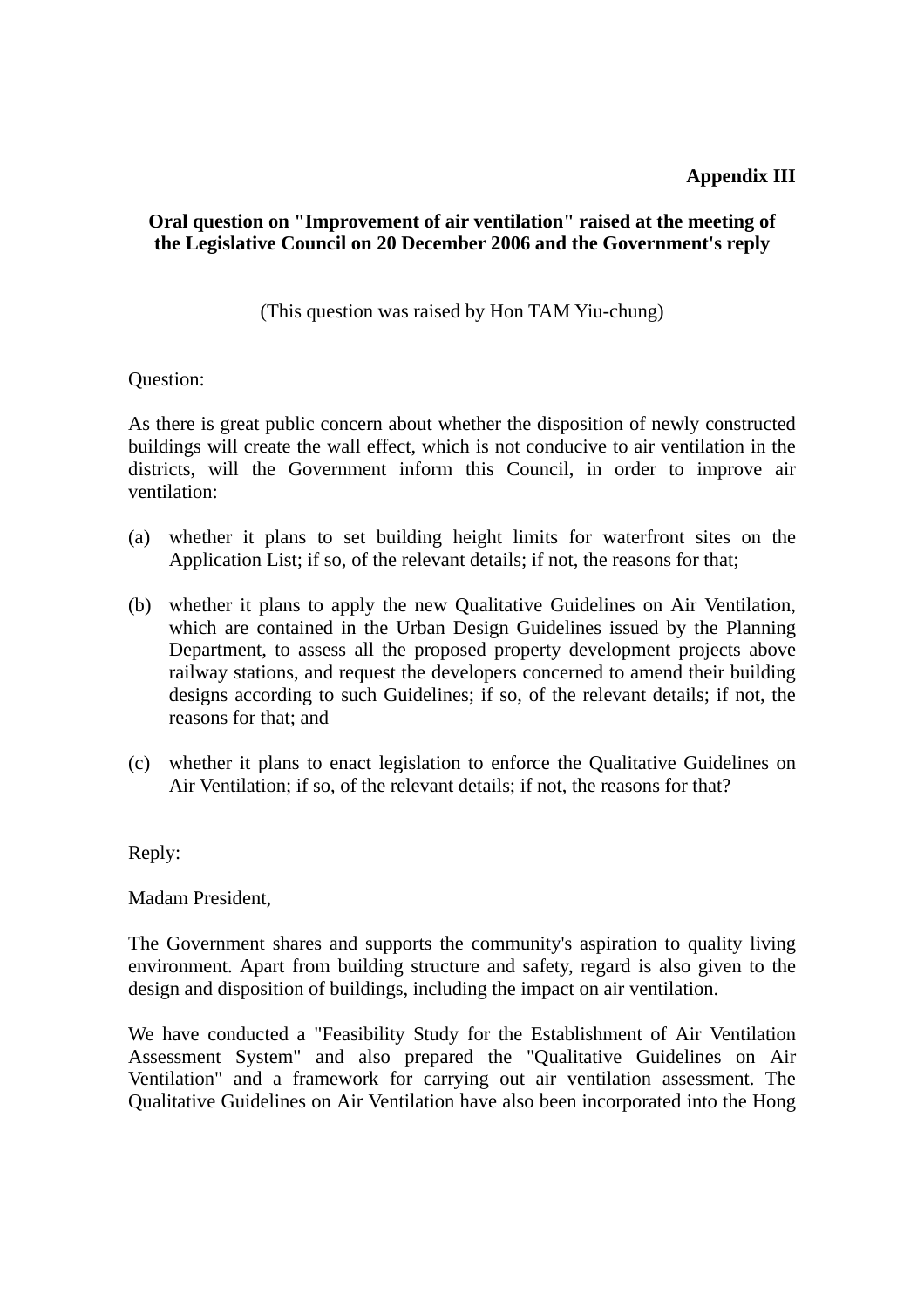Kong Planning Standards and Guidelines under the chapter on "Urban Design Guidelines".

In July this year, my Bureau and the Environment, Transport and Works Bureau issued a joint technical circular on air ventilation assessment to provide clear guidelines on matters concerning air ventilation assessment for major government projects for initial implementation by relevant departments. We hope this can serve as a role model for the industry.

My reply to the three parts of the question is as follows:

(a) Land developments in Hong Kong should comply with the development parameters of Outline Zoning Plans (OZP), and height restriction is one of the essential development parameters. Height restrictions prescribed by an OZP are applicable to all sites concerned within the zone, including those on the Application List (AL). For waterfront sites on the existing AL, height restrictions have already been stipulated.

Regarding sites which are currently not subject to height restrictions, appropriate height restrictions will be prescribed progressively after assessment. Such restrictions will be implemented through land leases. This arrangement applies to Government land sale sites and lease modification applications for which Government's approval is required.

- (b) At present, the Qualitative Guidelines on Air Ventilation are applicable only to major government projects. For private projects, including the property developments above railway stations, we encourage project proponents to refer to and adopt the Guidelines in their planning and designs.
- (c) At present, we have no plan to enact legislation to enforce the Qualitative Guidelines on Air Ventilation. The main reason is that the contents of the Guidelines involve some non-quantifiable planning and design issues. In applying the Guidelines, due consideration should be given to the uniqueness of each individual site, as well as the relevant peripheral factors. At present, it is not desirable to implement them compulsorily through legislation.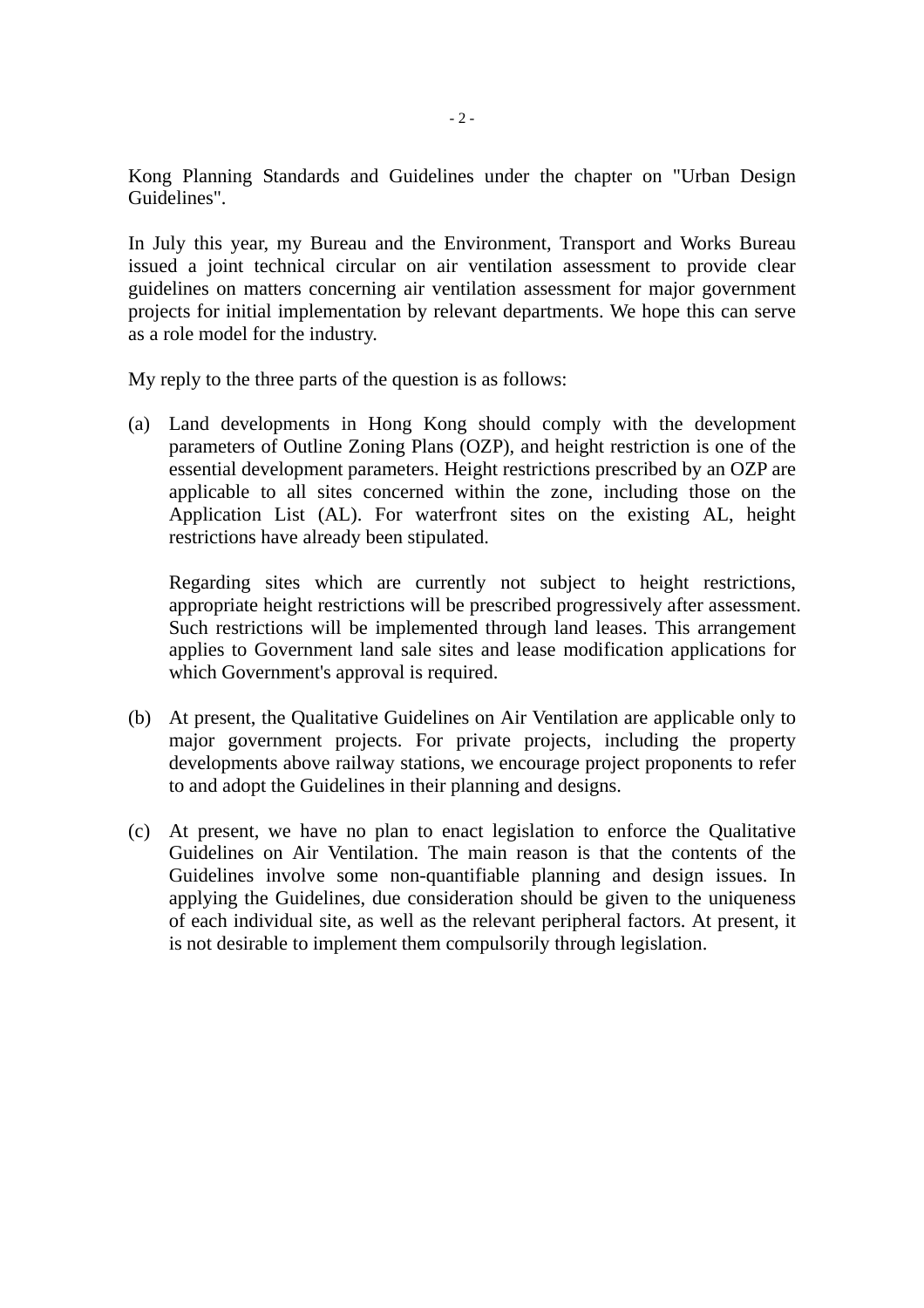## **Appendix IV**

## **Written question on "Screen-like buildings" raised at the meeting of the Legislative Council on 28 February 2007 and the Government's reply**

(This question was raised by Hon Alan LEONG)

#### Question:

A survey conducted by a green group at the end of last year found that among the 138 private residential developments completed in the recent decade, 104 were classified as screen-like buildings. Moreover, all the nine forthcoming projects above railway stations include high-density screen-like buildings of 50 storeys or more. In this connection, will the Government inform this Council:

- (a) whether it has conducted studies over the past three years on the adverse impact caused by the layout of buildings on the air ventilation and environmental hygiene of the neighbouring areas; if it has, of the results and improvement proposals; if not, the reasons for that; and
- (b) whether it will adopt specific measures for districts with a high density of screen-like buildings to prevent the wall effect from worsening, such as revising the relevant Outline Zoning Plans or imposing appropriate lease conditions when granting land in those districts; if it will, of the details of such measures; if not, the reasons for that?

Reply:

Madam President,

The Government understands and shares the public's concern over the impact of building design and layout on air ventilation. As a matter of fact, we have, in recent years, made efforts to enhance the understanding of the air ventilation issue within the government and the industry. We have taken various measures to include air ventilation as one of the considerations in the planning and design of development projects. We have also strived to pursue sustainable development to meet the community's aspiration for a quality living environment.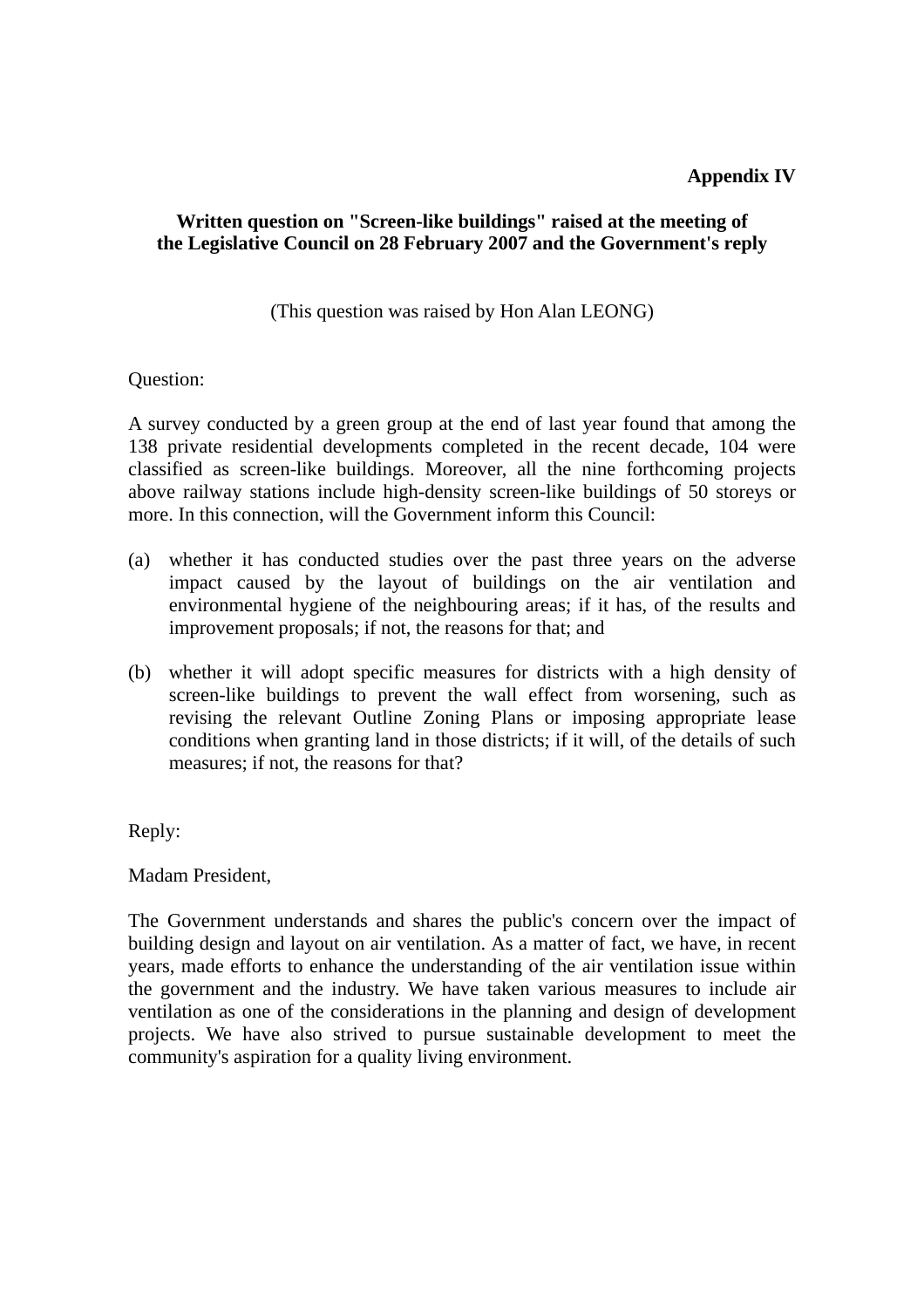My reply to the two-part question is as follows:

(a) In 2005, the Planning Department completed the Feasibility Study for the Establishment of Air Ventilation Assessment System (the AVA Study). A set of design guidelines for the improvement of air ventilation was formulated on the basis of the findings. The guidelines include the creation of major air paths and open space, appropriate street layout, reference for building design and disposition and the adoption of a varying building height profile and distribution to avoid wind blockage. The guidelines were incorporated into the Chapter "Urban Design Guidelines" of the Hong Kong Planning Standards and Guidelines in August 2006.

The AVA Study has also proposed a performance-based assessment system to compare the air ventilation impacts of various design options. In July 2006, the Housing, Planning and Lands Bureau and the Environment, Transport and Works Bureau jointly issued a technical circular specifically on air ventilation assessment, under which air ventilation is formally recognized as one of the considerations in the planning of major Government development and redevelopment projects. We hope this will set as an example for the industry to follow. The private sector and quasi-public organisations are encouraged to refer to and adopts the guidelines in the planning and design of development projects.

(b) To keep pace with our social needs and our economic development, we will review and revise the land uses under the Outline Zoning Plans from time to time. Appropriate development parameters such as height restrictions and plot ratio will be formulated. In drawing up town plans and considering development proposals, we will make reference to the "Urban Design Guidelines" and carefully consider the impact of building design and disposition of development proposals on visual quality and air ventilation. The relevant authority will, on individual merits, request applicants to submit an air ventilation assessment through the planning approval mechanism.

In addition, appropriate development densities will be determined for individual sites under town plan and the Buildings Ordinance. This will not only cater for sustainable development of our city, but also meet the community's aspiration for a quality living and working environment. The relevant planning parameters will be specified in land leases to reflect the planning intention of the sites concerned.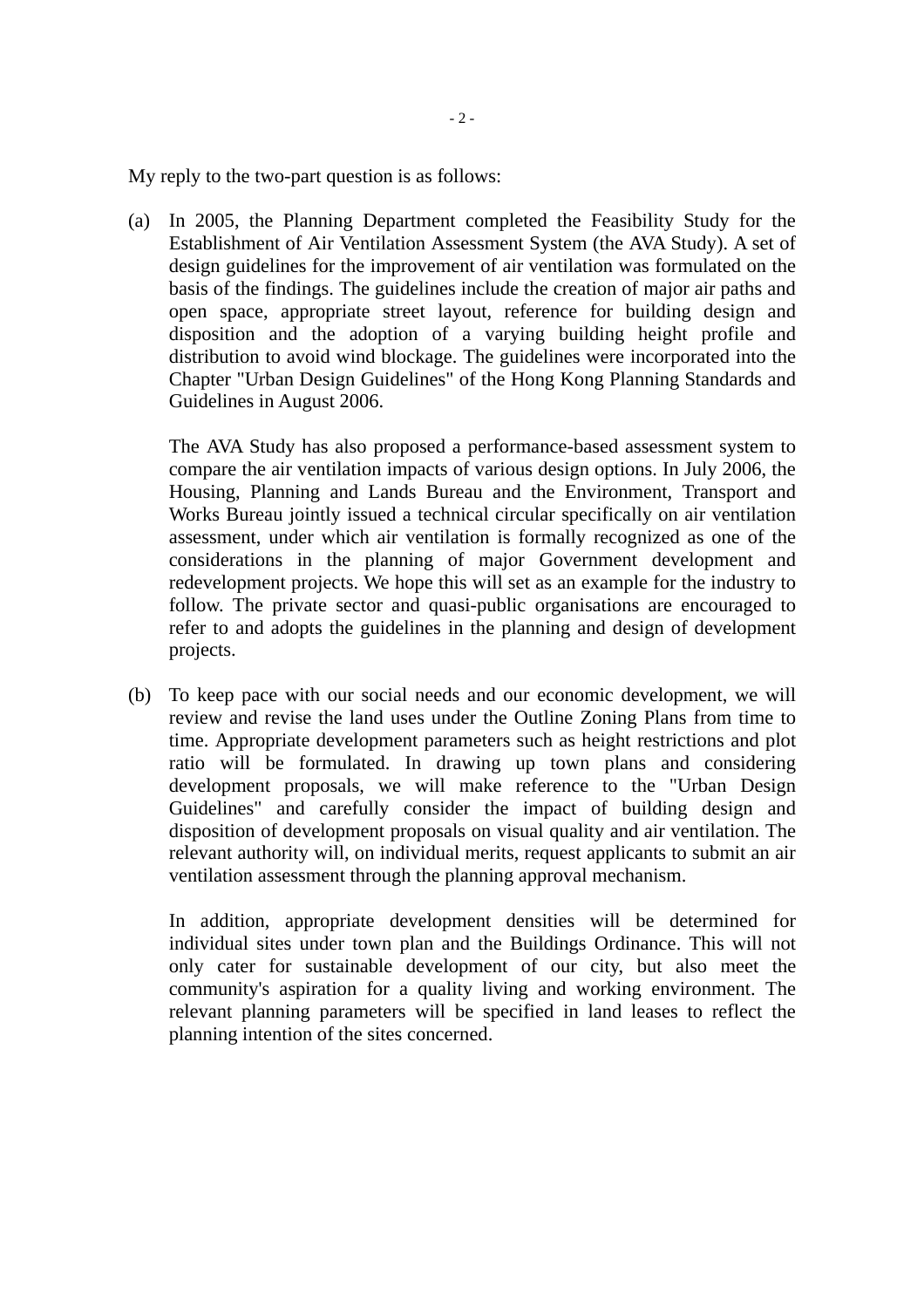## **Written question on "Wall effect caused by buildings" raised at the meeting of the Legislative Council on 13 June 2007 and the Government's reply**

(This question was raised by Hon James TO)

#### Question:

About the problem of wall effect brought about by buildings, will the Government inform this Council:

- (a) as I was informed at a meeting with the Planning Department in November 2005 that the department would request the Lands Department ("LD") to include a condition relating to allocation of non-building areas in the Conditions of Sale for a site at Hoi Fai Road in Tai Kok Tsui (Kowloon Inland Lot No. 11146) in order to ensure that space would be reserved between the buildings to be constructed on the site and the existing buildings, so as to improve air ventilation and reduce wall effect; however, such condition was not included in the Conditions of Sale published by LD recently, of the reasons for LD not including the condition;
- (b) as the current guidelines on air ventilation are not legally binding, whether the Government will consider ensuring developers' compliance with such guidelines by introducing legislation or developing interim mandatory air ventilation assessment criteria;
- (c) as the Government has advised that the railway companies would take into account the government guidelines on air ventilation in the planning and design of the projects, whether the Government will exercise its influence on the boards of directors of the two railway companies in order to ensure that such guidelines will not be disobeyed by the railway companies for commercial reasons; and
- (d) whether it will study the impact on the surrounding environment caused by projects which are currently alleged to be buildings creating the wall effect, and whether it will identify the government lands pending for sale which may potentially be developed into buildings creating the wall effect; if it will not, the reasons for that, and how the Government helps the public to understand the impact on the surrounding environment caused by developments creating the wall effect?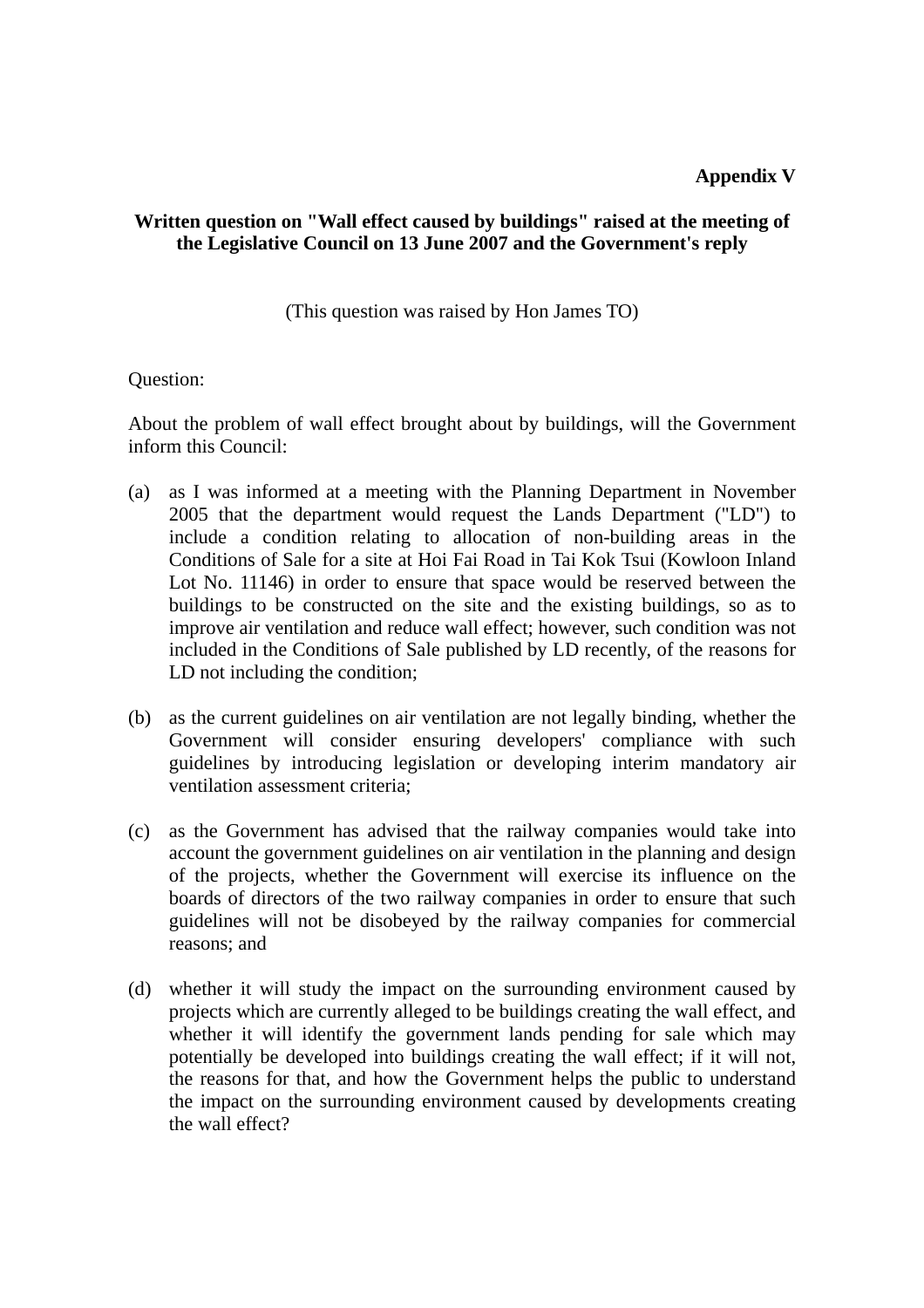$-2-$ 

Reply:

Madam President,

My reply to the four parts of the question is as follows:

(a) The Conditions of Sale for the site at Hoi Fai Road (Kowloon Inland Lot No. 11146) were included in the List of Sites for Sale by Application (commonly known as "Application List") only after they had been vetted by the relevant professional government departments. Also, the use and developable scale of the site are in compliance with the planning intention of the relevant Outline Zoning Plan (OZP) in force.

In the area around Tai Kwok Tsui and the West Kowloon Reclamation, new road networks, which converge with the east-bound and west-bound roads of the old district and directly lead to the new waterfront, provide not only transport links but also breezeways and view corridors for the area. In terms of layout design on the district level, the area does not rely on the Kowloon Inland Lot No. 11146 to serve as the ventilation opening for the area.

As regards development intensity, the plot ratio of the site is 7.5, less than that of other similar developments in Kowloon. Given the height restriction (140 metre above Principal Datum) specified in the Conditions of Sale, buildings to be erected on the site will be lower than the neighbouring ones.

(b) Under the Feasibility Study for Establishment of Air Ventilation Assessment (AVA) System completed in 2005, a set of guidelines have been recommended on how building mass, height, disposition and permeability can improve air ventilation in the pedestrian wind environment. The guidelines are qualitative in nature and not quantitative. In applying the guidelines, due consideration should be given to the uniqueness of the each individual site and other relevant peripheral factors. At present, it is not desirable to implement them compulsorily through legislation.

The guidelines have been incorporated into the Hong Kong Planning Standards and Guidelines. Air ventilation is formally recognised as one of the considerations in the planning of major development and redevelopment proposals. Proponent departments/bureaux or authorities responsible for government projects are required to undertake AVA. We will continue to encourage quasi-government organisations and private sector to include AVA in planning and design of their projects on a voluntary basis.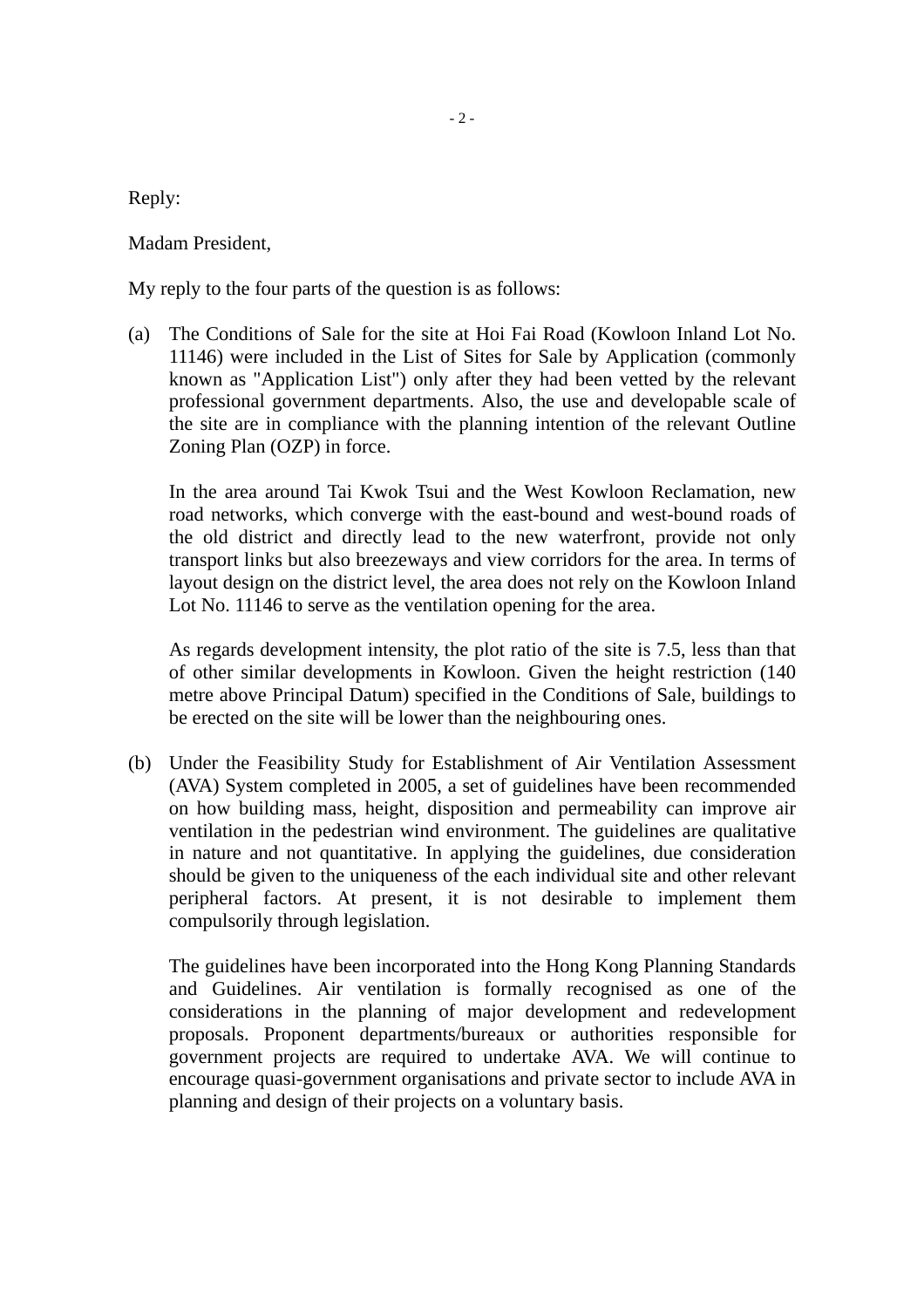- (c) All railway development projects are required to meet statutory requirements. For individual cases which call for consideration by the board of directors of the railway companies, government officials who act as directors on the boards will, based on the specific circumstances of each case and the justifications put forward by the railway companies, consider giving appropriate advice to the boards. It is a collective decision of the boards of directors as to how a case of this kind should be dealt with ultimately.
- (d) The Town Planning Board (TPB) reviews and amends OZPs to provide clear parameters to guide individual developments. The First Schedule to the Building (Planning) Regulations specifies the maximum plot ratios and site coverage permitted for domestic and non-domestic buildings in relation to building heights. This aims to control the building bulk and space around buildings and streets.

For environmentally sensitive areas and comprehensive development areas, the TPB may require the project proponents to submit relevant environmental and visual impact assessment to ensure the scale of developments would not result in adverse environmental and visual impact.

Before a government site is included into the Application List, the Planning Department will make an appropriate assessment. In making such assessment, the Planning Department will examine development parameters such as development intensity and building height, and undertake AVA for some major sites. As mentioned above, the Conditions of Sale will be included in the Application List only after they have been vetted by the relevant professional government departments.

Details of urban design standards and AVA are set out in the Hong Kong Planning Standards and Guidelines, which is a public document for reference by the trade and the public. The entire document has been uploaded to the webpage of the Planning Department (http://www.pland.gov.hk/tech\_doc/hkpsg/english/index.htm) for public access.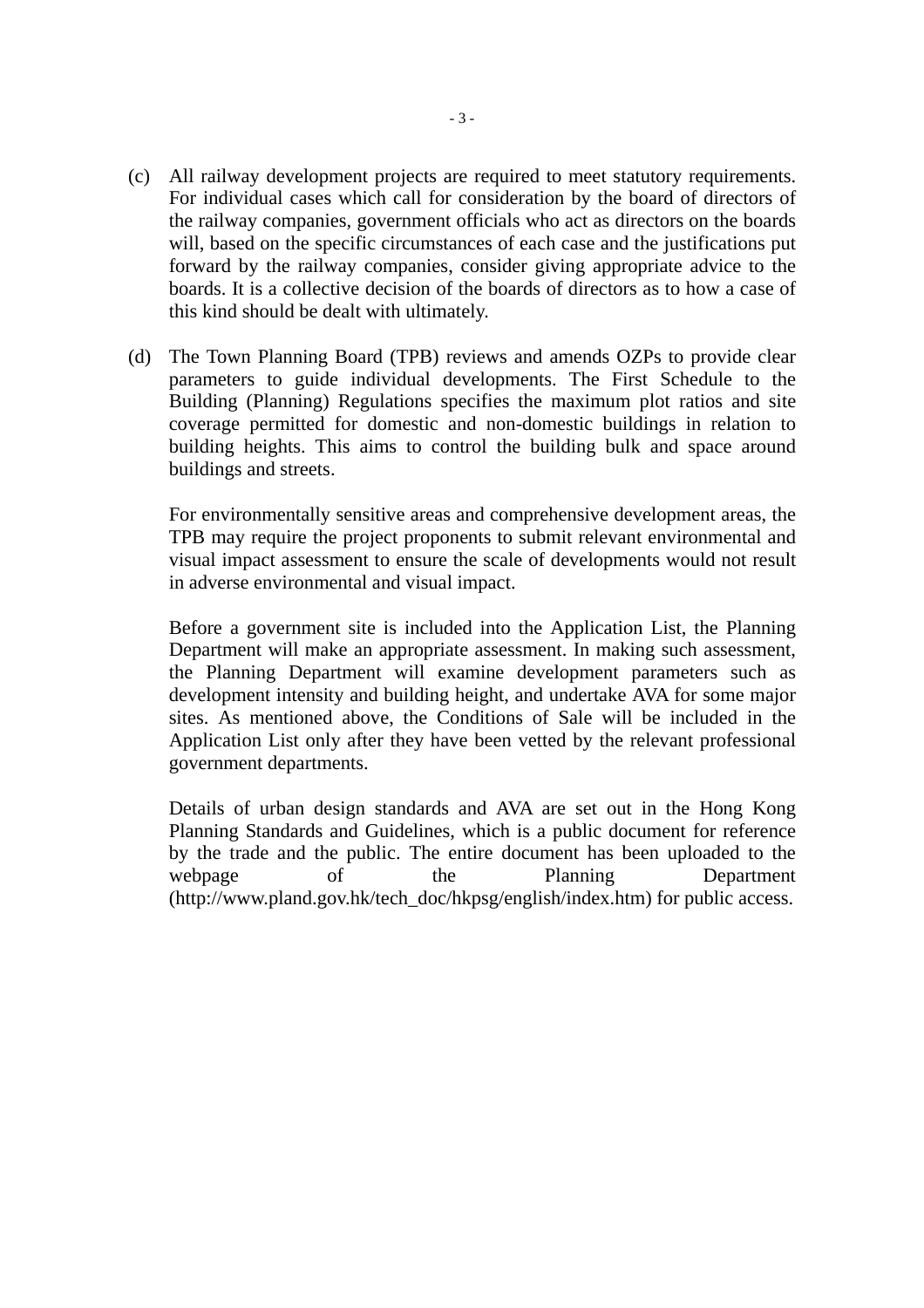## **Motion on "Improving the planning for Hong Kong and reducing screen-like buildings" negatived at the meeting of the Legislative Council on 9 May 2007**

(This motion was moved by Hon WONG Kwok-hing)

"That, despite the planning guidelines provided in the existing Hong Kong Planning Standards and Guidelines on building density, layout, urban design and air ventilation etc, such guidelines are not legally binding, resulting in the recent emergence of a large number of screen-like buildings, which not only affect the air ventilation and lighting, etc of the neighbouring areas but also bring adverse impact on the planning of ancillary facilities, such as transport and public realm, for the entire community; in view of the above, this Council urges the Government to thoroughly review the Hong Kong Planning Standards and Guidelines, consider introducing legislative measures to regulate the density and height of buildings, air ventilation and lighting, etc, and, at the same time, protect the ridgelines and harbour view, so as to ensure better planning for Hong Kong."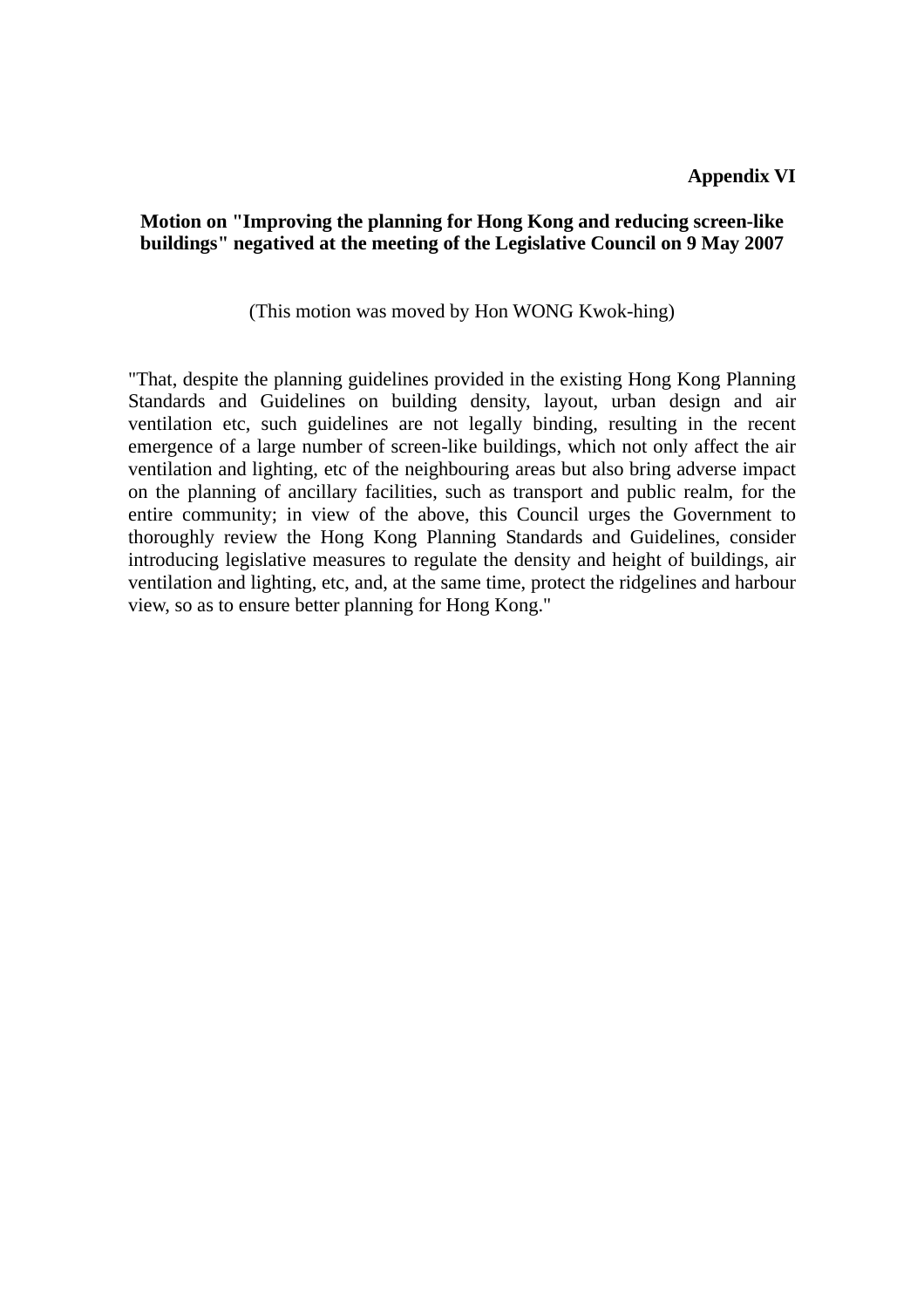# **Appendix VII**

## **Wall effect**

## **List of relevant papers**

| <b>Date</b>      | <b>Meeting</b>                                                                                                                                              | <b>References</b>                                                                                                                                                                                                                                                                                                                                                                                                                                     |
|------------------|-------------------------------------------------------------------------------------------------------------------------------------------------------------|-------------------------------------------------------------------------------------------------------------------------------------------------------------------------------------------------------------------------------------------------------------------------------------------------------------------------------------------------------------------------------------------------------------------------------------------------------|
| 20 December 2006 | question<br>An<br>oral<br>on<br>of<br>"Improvement<br>air<br>ventilation" was raised at the<br>Council meeting.                                             | Hansard $(p. 30 to 38)$<br>http://www.legco.gov.hk/yr06-07/<br>english/counmtg/hansard/cm1220<br>-translate-e.pdf                                                                                                                                                                                                                                                                                                                                     |
| 27 February 2007 | <b>PLW</b><br>Panel<br>discussed<br>the<br>"Developments<br>subject<br>of<br>creating the wall effect" with<br>Administration<br>the<br>and<br>deputations. | Discussion paper<br>http://www.legco.gov.hk/yr06-07/<br>english/panels/plw/papers/plw022<br>7cb1-983-7-e.pdf<br>Minutes of meeting<br>http://www.legco.gov.hk/yr06-07/<br>english/panels/plw/minutes/pl070<br>227.pdf<br>Follow-up paper<br>http://www.legco.gov.hk/yr06-07/<br>english/panels/plw/papers/plw022<br>7cb1-1406-1-e.pdf<br>Other papers and submissions<br>http://www.legco.gov.hk/yr06-07/<br>english/panels/plw/papers/plw_ia.<br>htm |
| 28 February 2007 | question<br>written<br>A<br>on<br>"Screen-like Buildings"<br>was<br>raised at the Council meeting.                                                          | Hansard $(p. 7 - 9)$<br>http://www.legco.gov.hk/yr06-07/<br>english/counmtg/hansard/cm0228<br>-translate-e.pdf                                                                                                                                                                                                                                                                                                                                        |
| 9 May 2007       | A motion on "Improving the<br>planning for Hong Kong and<br>reducing<br>screen-like<br>buildings" was moved at the                                          | Hansard (p. 167 - 247)<br>http://www.legco.gov.hk/yr06-07/<br>english/counmtg/hansard/cm0509<br>-translate-e.pdf                                                                                                                                                                                                                                                                                                                                      |